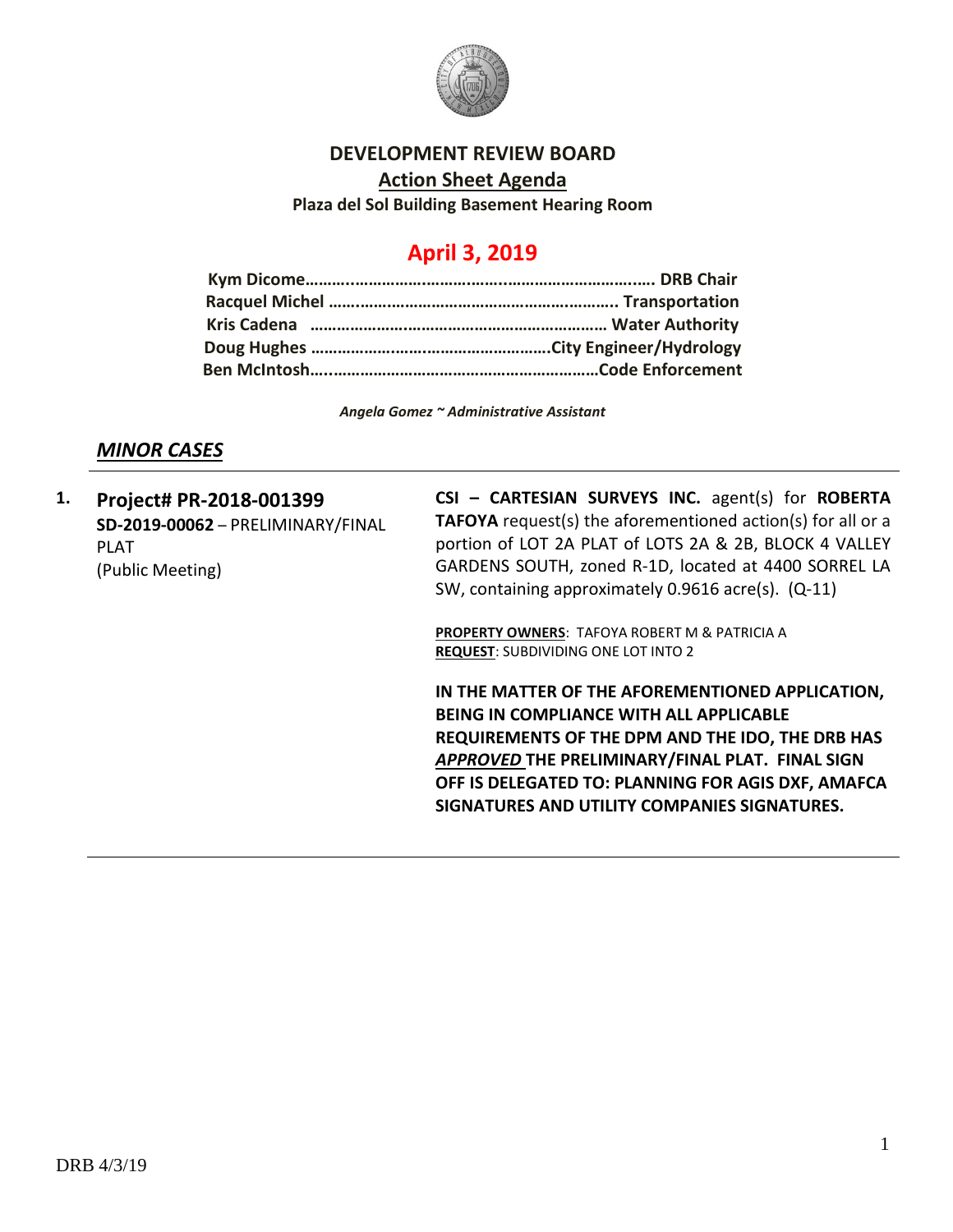**2. Project# PR-2019-001405 SD-2019-00061** - PRELIMINARY/FINAL PLAT<sup>D</sup> (Public Meeting)

**CSI – CARTESIAN SURVEYS INC.** agent(s) for **NUEVO ATRISCO APARTMENTS LIMITED PARTNERSHIP** request(s) the aforementioned action(s) for all or a portion of TRACT A NUEVO ATRISCO, zoned MX-M, located west of UNSER BLVD NW and north of CENTRAL AVENUE NW, containing approximately 3.0871 acre(s). (K-10)

**PROPERTY OWNERS**: CITY OF ALBUQUERQUE **REQUEST**: SUBDIVIDING EXISTING TRACT INTO 2 TRACTS

**DEFERRED TO APRIL 10TH, 2019.**

**3. Project# PR-2018-001773 SD-2019-00056** – PRELIMINARY/FINAL PLAT (Public Meeting)

**ARCH + PLAN LAND USE CONSULTANTS** agent(s) for **PHILLIP HOPPER** request(s) the aforementioned action(s) for all or a portion of LOTS 8 & 9 , BLOCK 3, GARCIA ADDITION**,** zoned R-1A, located at 1210 11TH ST NW, containing approximately 0.1276 acre(s). (J-13)*[Deferred from 3/20/19]*

**PROPERTY OWNERS**: HOPPER PHILLIP D **REQUEST**: LOT CONSOLIDATION

**INDEFINITELY DEFERRED.**

**4. Project# PR-2018-001405 (1007489, 1007720) SD-2019-00020** – VACATION OF AN EASEMENT (Public Hearing)

**ISAACSON & ARFMAN, PA** agent(s) for **YES HOUSING, INC.** request(s) the aforementioned action(s) for all or a portion of TRACT A NUEVO ATRISCO, zoned MX-M, located west of UNSER BLVD NW and north of CENTRAL AVENUE NW, containing approximately 3.0871 acre(s). (K-10)*[Deferred from 2/13/19, 2/27/19, 3/6/19, 3/20/19, 3/27/19]*

**PROPERTY OWNERS**: CITY OF ALBUQUERQUE **REQUEST**:VACATION OF PARKING EASEMENT

**DEFERRED TO APRIL 10TH, 2019.**

## *SKETCH PLAT*